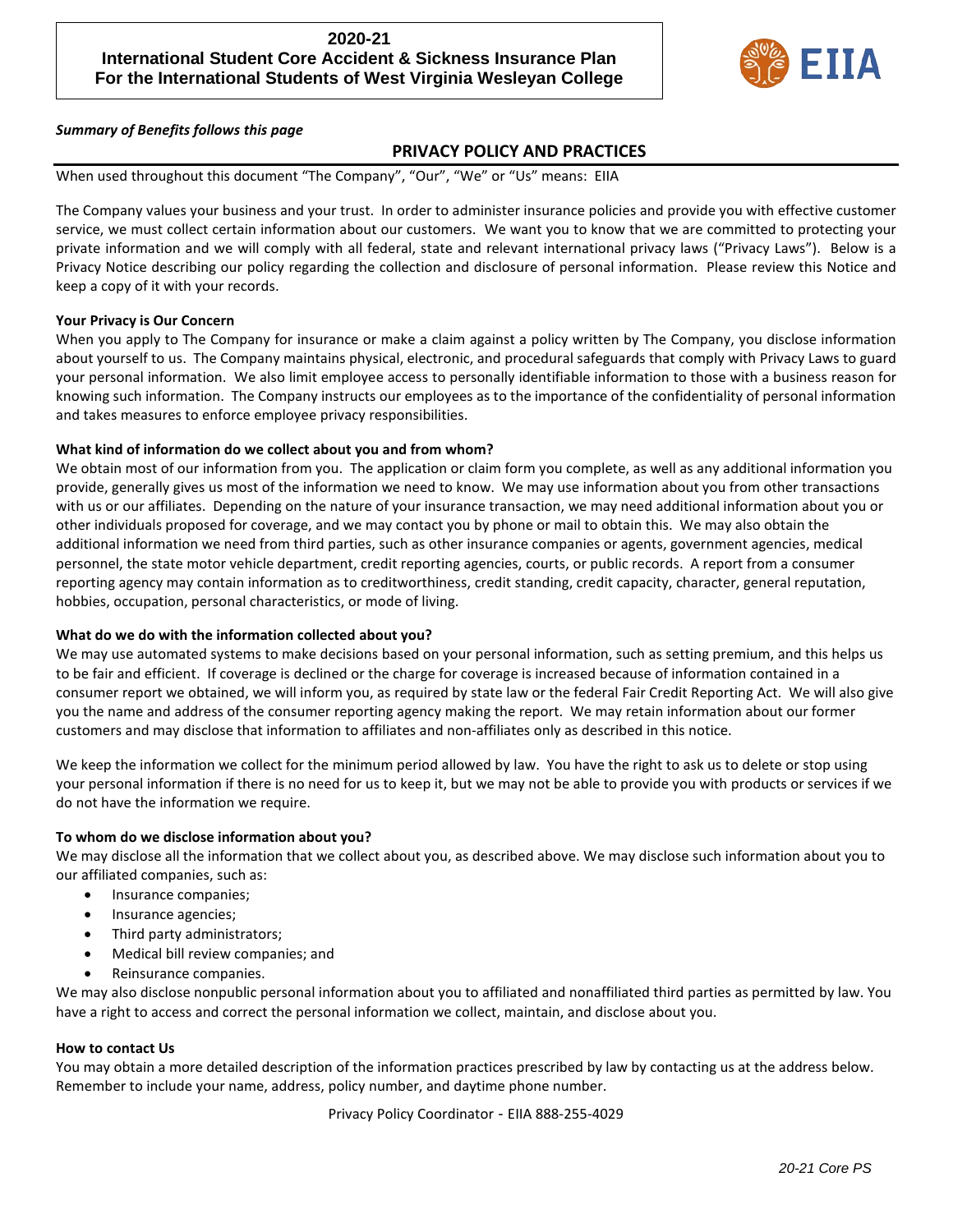# **2020-21 International Student Core Accident & Sickness Insurance Plan For the International Students of West Virginia Wesleyan College**



Your institution always has the best interest of its students in mind. This is especially true related when making sure that all students have adequate health insurance coverage. As a condition of enrollment, all full-time and part-time international students are required to purchase this coverage. If you have any questions regarding the plan, claims and eligibility information please call us at 888.255.4029. Additional information can be found at www.eija.org (Click on For Students and search for your institution).

| <b>Policy Effective Dates:</b> | August 1, 2020 through July 31, 2021 |
|--------------------------------|--------------------------------------|
| <b>Policy Number:</b>          | AW001614                             |

Once enrollment is finalized you will receive an ID card. Please make sure to keep your ID card handy and show it to all pharmacies and medical providers you receive treatment from. NOTE: This is only a summary. Please go t[o www.eiia.org](http://www.eiia.org/) for a Full Plan Document of the plan.

| <b>CORE STUDENT PLAN BENEFITS:</b>                            | 80% OF USUAL & CUSTOMARY CHARGES                                                    |
|---------------------------------------------------------------|-------------------------------------------------------------------------------------|
| <b>Maximum Benefit:</b>                                       | \$500,000 Maximum (per insured person, per policy year)                             |
| Deductible:                                                   | \$100 (per insured person, per policy year)                                         |
| Coinsurance:                                                  | 80% except as noted below                                                           |
| <b>Out-of-Pocket Maximum:</b>                                 | \$6,350 (Per insured person, per policy year)                                       |
| <b>Student Health Center Benefits:</b>                        | Deductible will be waived when treatment is rendered at the Student Health Center   |
| <b>INPATIENT BENEFITS:</b>                                    |                                                                                     |
| Room & Board, Hospital Miscellaneous, Surgeon,                | 80% of Usual, Reasonable & Customary (URC)                                          |
| Assistant Surgeon, Anesthetist, Physician Inpatient Visits,   |                                                                                     |
| <b>Physiotherapy and Pre-admission Testing:</b>               |                                                                                     |
| <b>OUTPATIENT BENEFITS:</b>                                   |                                                                                     |
| <b>Outpatient Surgery: Includes Day Surgery Facility,</b>     | 80% of URC                                                                          |
| Surgeon, Assistant Surgeon, and Anesthetist:                  |                                                                                     |
| Physiotherapy:                                                | 80% of URC                                                                          |
| <b>Physician/Consultant Office Visits:</b>                    | 80% of URC; subject to a \$25 co-pay per visit                                      |
| <b>Emergency Room / Urgent Care Facility:</b>                 | 80% of URC; subject to a \$200 co-pay per visit (The co-pay and deductible will be  |
|                                                               | waived if admitted to the Hospital)                                                 |
| <b>Diagnostic X-rays and Laboratory</b>                       | 80% of URC; Cat Scan, PET Scan and MRI Scans are subject to a \$150 co-pay per      |
|                                                               | service                                                                             |
| Radiation Therapy & Chemotherapy:                             | 80% of URC                                                                          |
| Ambulance:                                                    | 80% of URC                                                                          |
| <b>Durable Medical Equipment:</b>                             | 80% of URC                                                                          |
| Dental Injury Benefit: (benefits paid for Injury to sound,    | 80% of URC limited to \$500 maximum per tooth, \$100 maximum per Policy Year.       |
| natural teeth only)                                           |                                                                                     |
| <b>Prescription Drugs: (Please use an Express Scripts</b>     | \$15 co-pay per prescription (Generic)                                              |
| Pharmacy. Find a pharmacy, estimate pricing, etc.             | 20% co-pay per prescription (Brand Name - Preferred)                                |
| Register at www.express-scripts.com )                         | 30% co-pay per prescription (Brand Name - Non-Preferred)                            |
|                                                               | Up to a 31-day supply per prescription                                              |
| <b>OTHER BENEFITS:</b>                                        |                                                                                     |
| Maternity:                                                    | Covered as any other Sickness                                                       |
| <b>Repatriation &amp; Medical Evacuation:</b>                 | Unlimited Benefits provided by Scholastic Emergency Services when arranged prior    |
|                                                               | to services being rendered. See brochure for further details.                       |
| <b>Mental Illness Treatment &amp; Substance Use Disorder:</b> | Covered as any other Sickness. Inpatient benefits are limited to 30 days per policy |

|                                              | covered as any other significial impatient benefits are immediate so adys per policy |
|----------------------------------------------|--------------------------------------------------------------------------------------|
|                                              | vear.                                                                                |
| <b>Accidental Death &amp; Dismemberment:</b> | \$10,000 Maximum; If Benefit is designated, see endorsement                          |
| <b>Wellness Benefit:</b>                     | We will pay 100% of URC of Eligible Expenses as per the limits stated in the         |
|                                              | Schedule of Benefits, Sickness Medical. Coverage is limited to expenses as           |
|                                              | recommended by the CDC https://www.healthcare.gov/preventive-care-benefits/.         |

#### **EXCLUSIONS AND LIMITATIONS**

*No benefits will be paid for: a) loss or expense caused by, contributed to, or resulting from; or b) treatment, services or supplies for, at, or related to any of the following:*

- 1) War or any act of war, declared or undeclared;
- 2) Injury sustained while in the service of the armed forces of any country. When the Plan Participant enters the armed forces of any country, We will refund the unearned pro rata premium upon request;
- 3) Voluntary, active participation in a riot or insurrection;
- 4) Medical expenses resulting from a motor vehicle accident in excess of that which is payable under any other valid and collectible insurance;
- 5) Medical Treatment related to organ transplants, whether as donor or recipient; this includes expenses incurred for the evaluation process, the transplant surgery, post-operative treatment, and expenses incurred in obtaining, storing or transporting a donor organ. In relation to a bone marrow or stem cell transplant this exclusion would include harvesting & mobilization charges; For any Covered Losses resulting from the